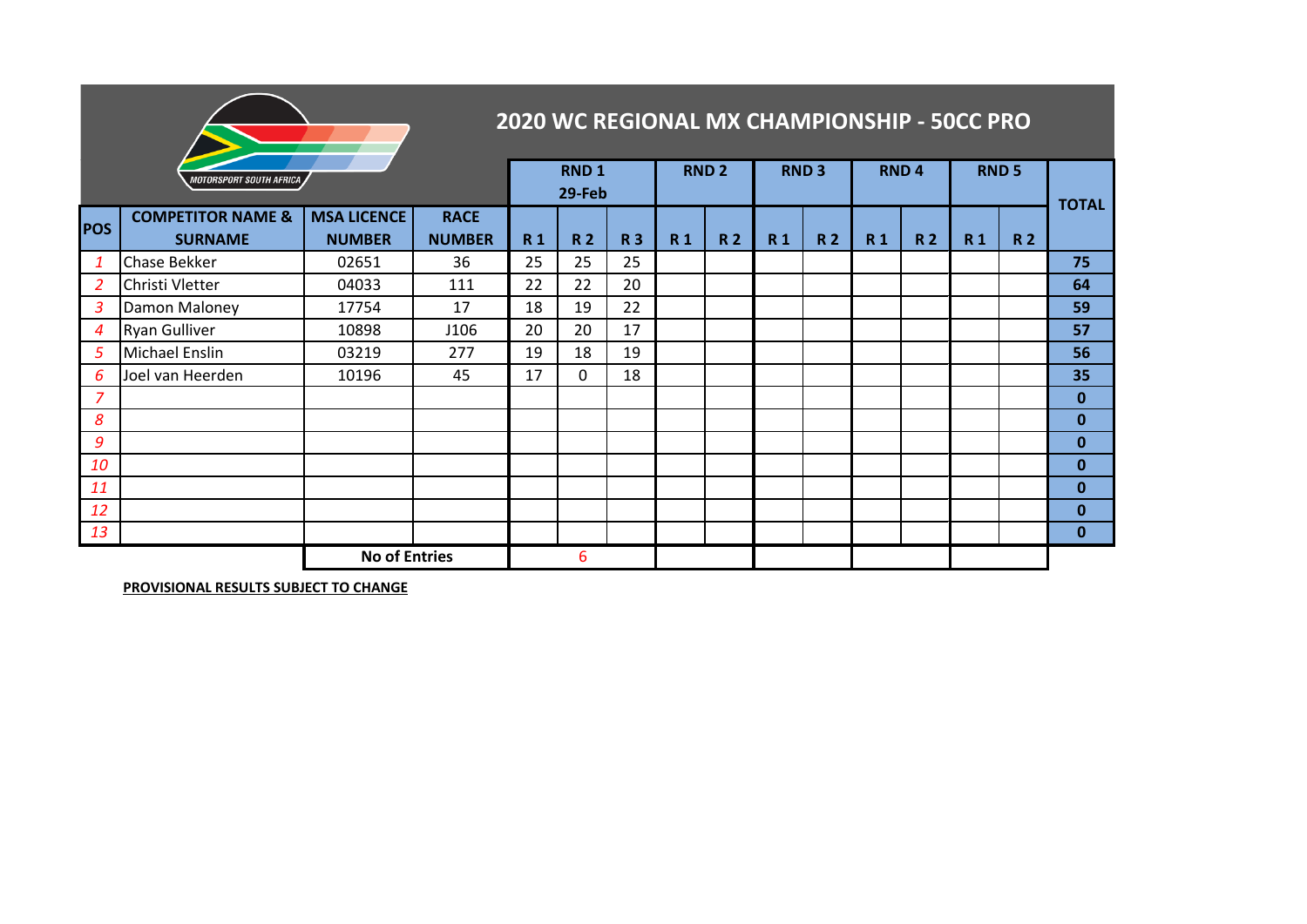

## **2020 WC REGIONAL MX CHAMPIONSHIP - 65CC**

| <b>MOTORSPORT SOUTH AFRICA</b> |                                      |                                     |                              |           | <b>RND1</b><br>29-Feb |           |           | <b>RND 2</b>   |                | <b>RND3</b>    |                | RND <sub>4</sub> |                | <b>RND5</b>    | RND <sub>6</sub> |                | <b>TOTAL</b> |
|--------------------------------|--------------------------------------|-------------------------------------|------------------------------|-----------|-----------------------|-----------|-----------|----------------|----------------|----------------|----------------|------------------|----------------|----------------|------------------|----------------|--------------|
| <b>POS</b>                     | <b>COMPETITOR NAME &amp; SURNAME</b> | <b>MSA LICENCE</b><br><b>NUMBER</b> | <b>RACE</b><br><b>NUMBER</b> | <b>R1</b> | <b>R2</b>             | <b>R3</b> | <b>R1</b> | R <sub>2</sub> | R <sub>1</sub> | R <sub>2</sub> | R <sub>1</sub> | R <sub>2</sub>   | R <sub>1</sub> | R <sub>2</sub> | R <sub>1</sub>   | R <sub>2</sub> |              |
| $\mathbf{1}$                   | Neil van der Vyver                   | 04083                               | 1                            | 25        | 25                    | 25        |           |                |                |                |                |                  |                |                |                  |                | 75           |
| 2                              | Nicol Smit                           | 01762                               | 22                           | 22        | 22                    | 22        |           |                |                |                |                |                  |                |                |                  |                | 66           |
| 3                              | Jake van Schoor                      | 07437                               | 25                           | 19        | 20                    | 20        |           |                |                |                |                |                  |                |                |                  |                | 59           |
| $\overline{4}$                 | <b>Keenan Strauss</b>                | 02101                               | 11                           | 20        | 19                    | 19        |           |                |                |                |                |                  |                |                |                  |                | 58           |
| 5                              | <b>Tristan Marais</b>                | 20759                               | 39                           | 18        | 18                    | 18        |           |                |                |                |                |                  |                |                |                  |                | 54           |
| 6                              | Liam Carstens                        | 14180                               | 24                           | 17        | 17                    | 17        |           |                |                |                |                |                  |                |                |                  |                | 51           |
|                                | <b>Conner Rogers</b>                 | 21874                               | 565                          | 16        | 16                    | 15        |           |                |                |                |                |                  |                |                |                  |                | 47           |
| 8                              | Harrison Alexander                   | 25714                               | 129                          | 15        | 15                    | 16        |           |                |                |                |                |                  |                |                |                  |                | 46           |
| 9                              | Jamie Berry                          | 26538                               | J199                         | 13        | 13                    | 14        |           |                |                |                |                |                  |                |                |                  |                | 40           |
| 10                             | <b>Ryan Gulliver</b>                 | 10898                               | J106                         | 14        | 14                    | 12        |           |                |                |                |                |                  |                |                |                  |                | 40           |
| 11                             | James Luyt                           | 20087                               | 74                           | 12        | 11                    | 13        |           |                |                |                |                |                  |                |                |                  |                | 36           |
| 12                             | Ariana Sassoli                       | 25924                               | 144                          | 11        | 12                    | 11        |           |                |                |                |                |                  |                |                |                  |                | 34           |
| 13                             | James Gordon                         | 03898                               | 13                           | 0         | 0                     | 0         |           |                |                |                |                |                  |                |                |                  |                | $\mathbf{0}$ |
| 14                             |                                      |                                     |                              |           |                       |           |           |                |                |                |                |                  |                |                |                  |                | $\mathbf{0}$ |
| 15                             |                                      |                                     |                              |           |                       |           |           |                |                |                |                |                  |                |                |                  |                | $\mathbf{0}$ |
| 16                             |                                      |                                     |                              |           |                       |           |           |                |                |                |                |                  |                |                |                  |                | $\mathbf{0}$ |
| <b>No of Entries</b>           |                                      |                                     |                              |           | 13                    |           |           |                |                |                |                |                  |                |                |                  |                |              |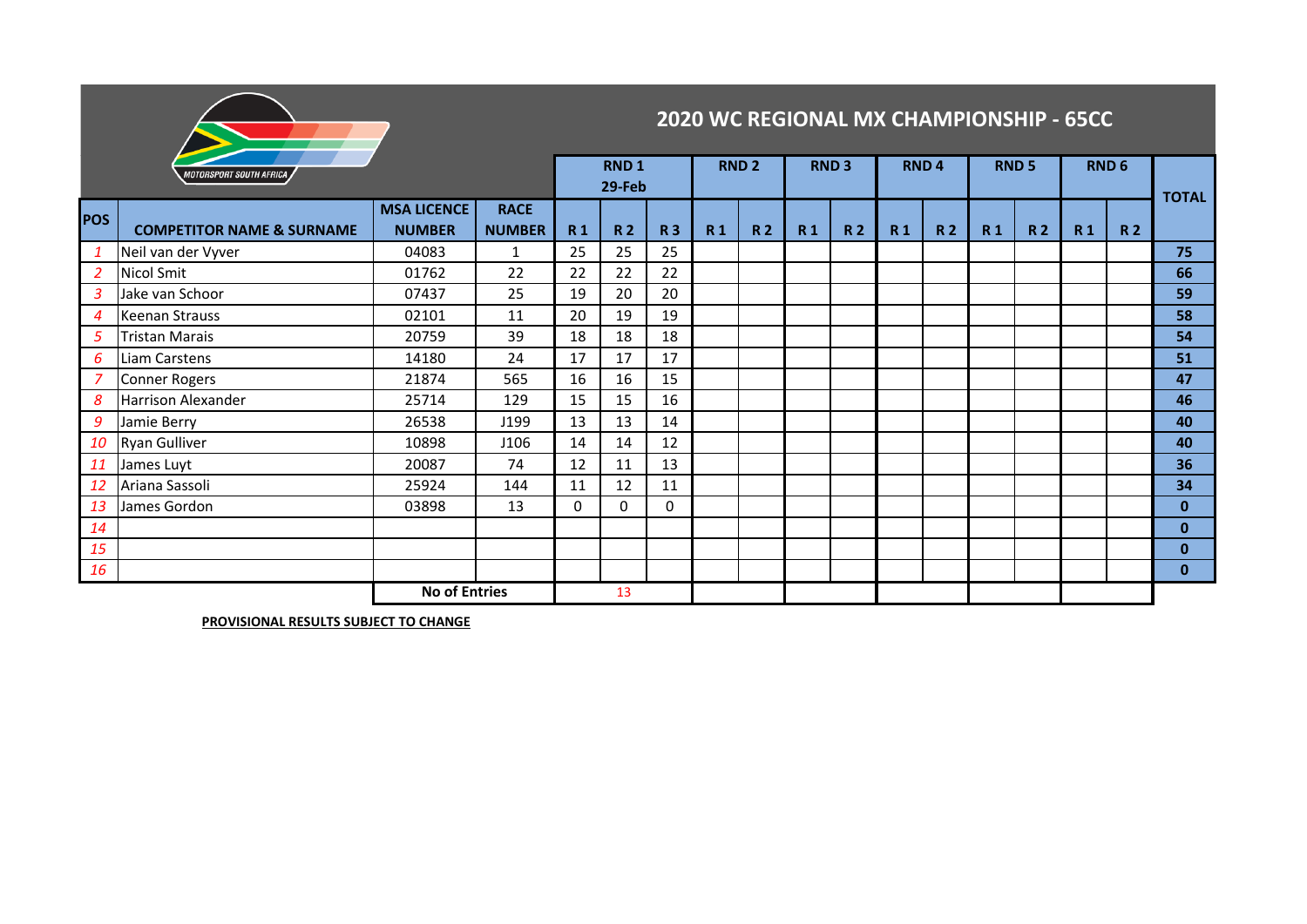|                      | <b>2020 WC REGIONAL MX CHAMPIONSHIP - HIGH SCHOOL</b> |                                     |                              |           |                  |           |             |                |                  |           |                |           |                  |           |                |           |              |
|----------------------|-------------------------------------------------------|-------------------------------------|------------------------------|-----------|------------------|-----------|-------------|----------------|------------------|-----------|----------------|-----------|------------------|-----------|----------------|-----------|--------------|
|                      | <i>MOTORSPORT SOUTH AFRICA</i>                        | <b>RND1</b><br>29-Feb               |                              |           | RND <sub>2</sub> |           | <b>RND3</b> |                | RND <sub>4</sub> |           | <b>RND 5</b>   |           | RND <sub>6</sub> |           | <b>TOTAL</b>   |           |              |
| <b>POS</b>           | <b>COMPETITOR NAME &amp; SURNAME</b>                  | <b>MSA LICENCE</b><br><b>NUMBER</b> | <b>RACE</b><br><b>NUMBER</b> | <b>R1</b> | <b>R2</b>        | <b>R3</b> | <b>R1</b>   | R <sub>2</sub> | <b>R1</b>        | <b>R2</b> | R <sub>1</sub> | <b>R2</b> | <b>R1</b>        | <b>R2</b> | R <sub>1</sub> | <b>R2</b> |              |
| $\mathbf{1}$         | Ethan Hoffman                                         | 02846                               | 783                          | 25        | 25               | 25        |             |                |                  |           |                |           |                  |           |                |           | 75           |
| 2                    | Josh de Hutton                                        | 04285                               | 40                           | 22        | 22               | 22        |             |                |                  |           |                |           |                  |           |                |           | 66           |
| 3                    | Max Smart                                             | 21146                               | 16                           | 20        | 20               | 19        |             |                |                  |           |                |           |                  |           |                |           | 59           |
| $\overline{4}$       | Keanu Hanssen                                         | 27396                               | 45                           | 17        | 18               | 17        |             |                |                  |           |                |           |                  |           |                |           | 52           |
| 5                    | <b>Ethan Rodger</b>                                   | 03368                               | 216                          | 19        | 0                | 20        |             |                |                  |           |                |           |                  |           |                |           | 39           |
| 6                    | Sebastian Wood                                        | 04068                               | 111                          | 18        | 19               | 0         |             |                |                  |           |                |           |                  |           |                |           | 37           |
| 7                    | Pieter Heyns                                          | 02381                               | 12                           | 0         | 0                | 18        |             |                |                  |           |                |           |                  |           |                |           | 18           |
| 8                    |                                                       |                                     |                              |           |                  |           |             |                |                  |           |                |           |                  |           |                |           | $\mathbf{0}$ |
| 9                    |                                                       |                                     |                              |           |                  |           |             |                |                  |           |                |           |                  |           |                |           | $\mathbf{0}$ |
| 10                   |                                                       |                                     |                              |           |                  |           |             |                |                  |           |                |           |                  |           |                |           | $\mathbf{0}$ |
|                      |                                                       |                                     |                              |           |                  |           |             |                |                  |           |                |           |                  |           |                |           | $\mathbf{0}$ |
| <b>No of Entries</b> |                                                       |                                     |                              |           |                  |           |             |                |                  |           |                |           |                  |           |                |           |              |